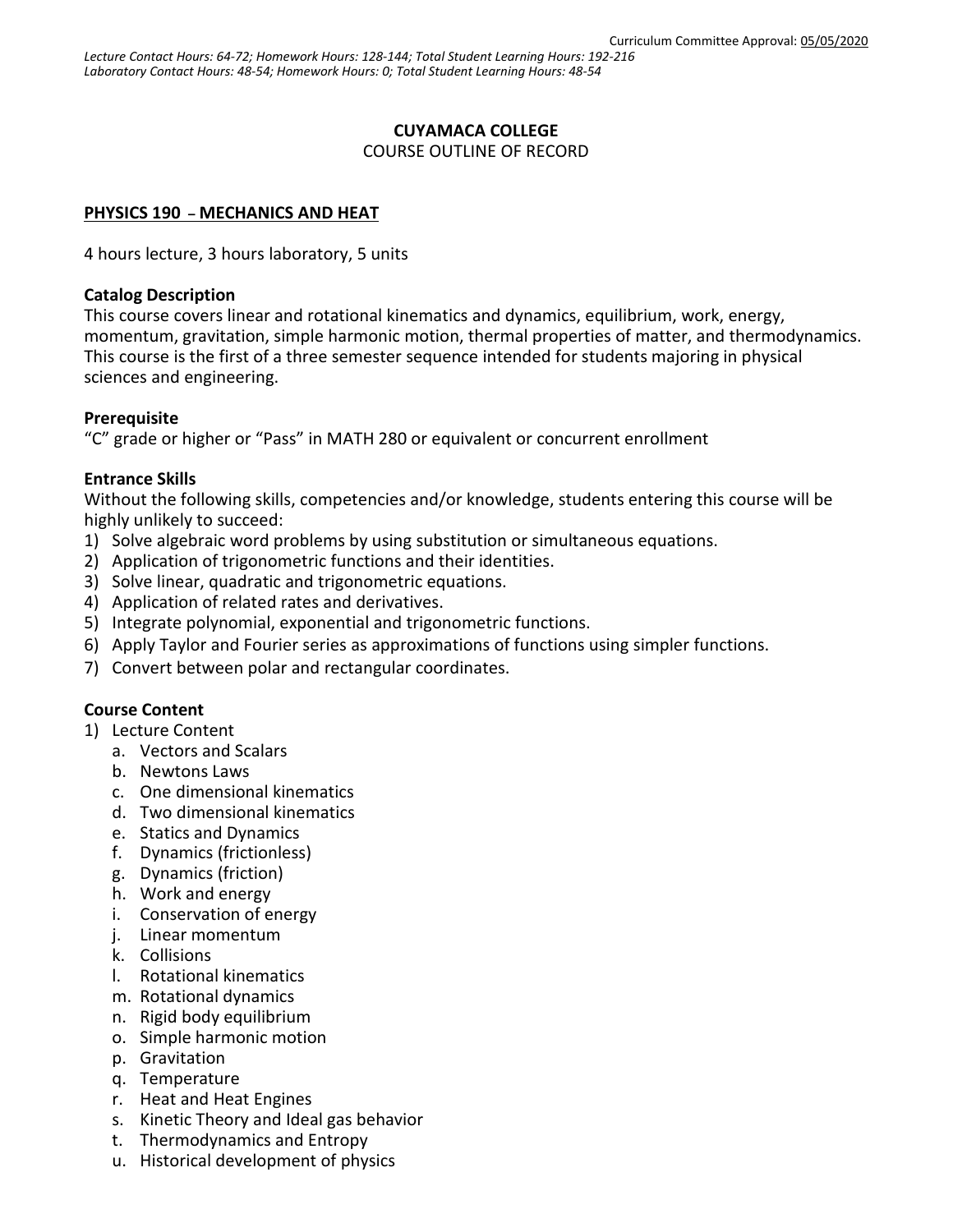- v. Application of physics principles to engineering, chemistry, etc.
- 2) Laboratory Content
	- a. Motion in one dimension
	- b. Freefall
	- c. Projectile Motion
	- d. Friction and/or static forces
	- e. Circular Motion
	- f. Conservation of Energy and Momentum
	- g. Impulse and Momentum
	- h. Torque and Rotational Inertia
	- i. Simple Harmonic Motion
	- j. Thermodynamics

### **Course Objectives**

Students will be able to:

- 1) Recognize the basic concepts concerning kinematics, dynamics, energy, momentum, gravitation, oscillations and thermodynamics, and use algebraic, trigonometric and advanced calculus expressions to represent physical situations involving these subjects.
- 2) Investigate and delineate the relationship between the theoretical principles of physics and their practical applications, and explain how this relationship affects real world problem solving.
- 3) Investigate, interpret and analyze the fundamental principles of physics based on reading assignments and in-class discussions.
- 4) Calculate solutions to physics problems using the fundamental principles of physics and symbolic logic skills.
	- a. Predict the future trajectory of an object moving in two dimensions with uniform acceleration.
	- b. Analyze a physical situation with multiple constant forces acting on a point mass using Newtonian mechanics.
	- c. Analyze a physical situation with multiple forces acting on a point mass or extended object using concepts of work and energy.

During the lab students will:

- 5) Design experiments using the scientific method.
- 6) Collect and analyze data using both traditional and computer data acquisition methods; interpret and analyze numerical data, including appropriate use of error propagation, units and significant figures, and generate a visual representation of the data.
- 7) Evaluate and interpret the experimental results using concepts covered in class.

# **Method of Evaluation**

A grading system will be established by the instructor and implemented uniformly. Grades will be based on demonstrated proficiency in the subject matter determined by multiple measurements for evaluation, one of which must be essay exams, skills demonstration or, where appropriate, the symbol system.

- 1) Quizzes, exams that measure the student's ability to recognize physical situations and the concepts associated with them, and use mathematical expressions to formulate solutions while under a time pressure.
- 2) Homework that measures the student's ability to use the fundamental principles of physics and symbolic logic skills to calculate solutions to physics problems.
- 3) Lab technique as demonstrated by the student's ability to design an experiment, set up the equipment, make the appropriate measurements, and maintain a safe work environment.
- 4) Lab reports will demonstrate the student's ability to use the English language; record, interpret and analyze data; draw conclusions from the results.
- 5) Physics research paper(s) in which students are required to analyze, interpret and draw conclusions from scientific sources.
- 6) Participation based on in-class responses to questions, contribution to discussions and attendance.